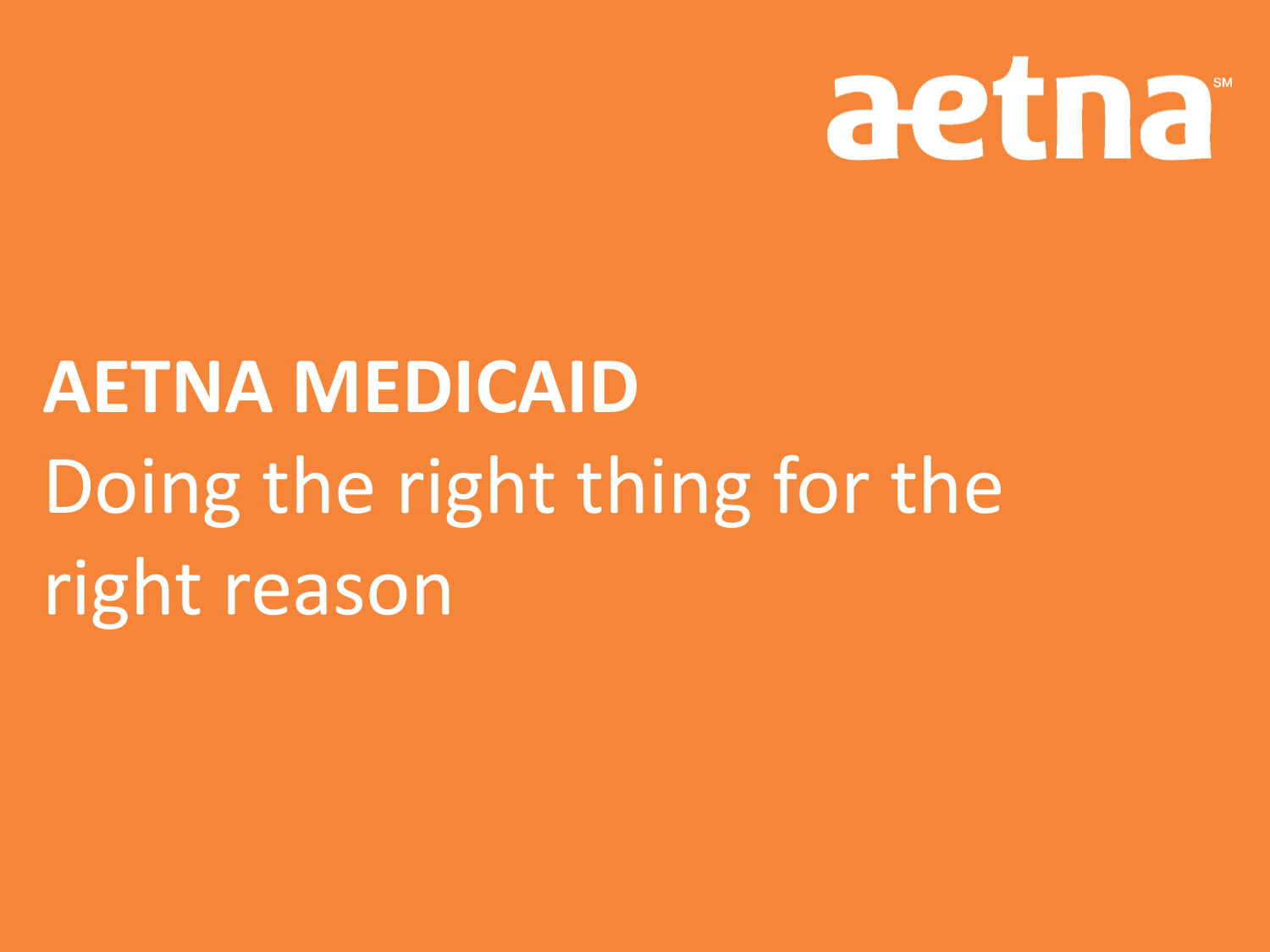# **Aetna Medicaid Overview**

- The employ member-centered managed care tools and strategies for all our Medicaid populations
- We provide services for over 1.2 million members in 10 states and manage \$4.75 billion worth of health care expenses each year
- Our two decades of Medicaid experience have been successful thanks to:
	- Local partnerships
	- Clinical integration
	- Technology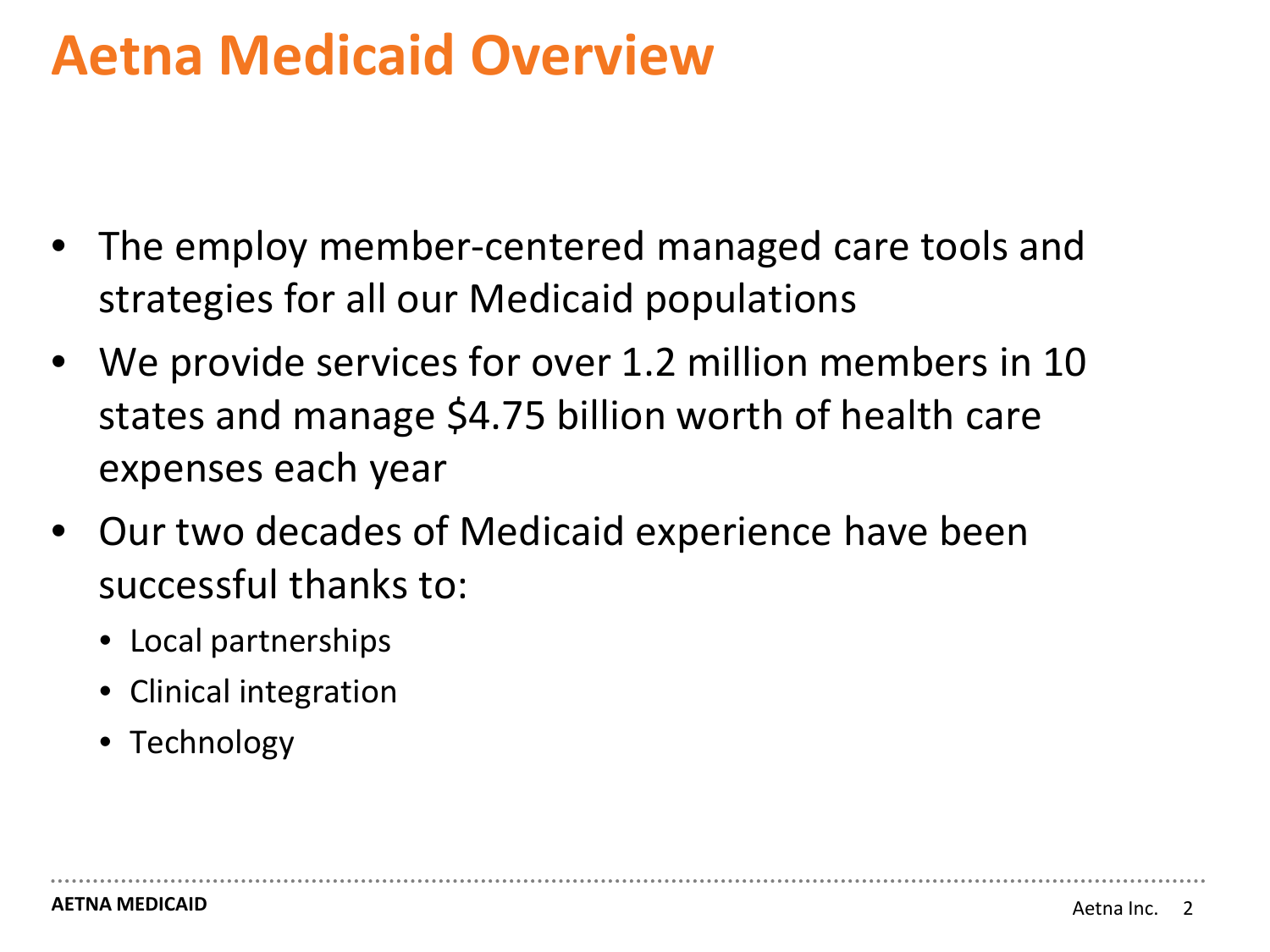# **Aetna Medicaid Program Experience Spans the Country**



 $1.1.1.1$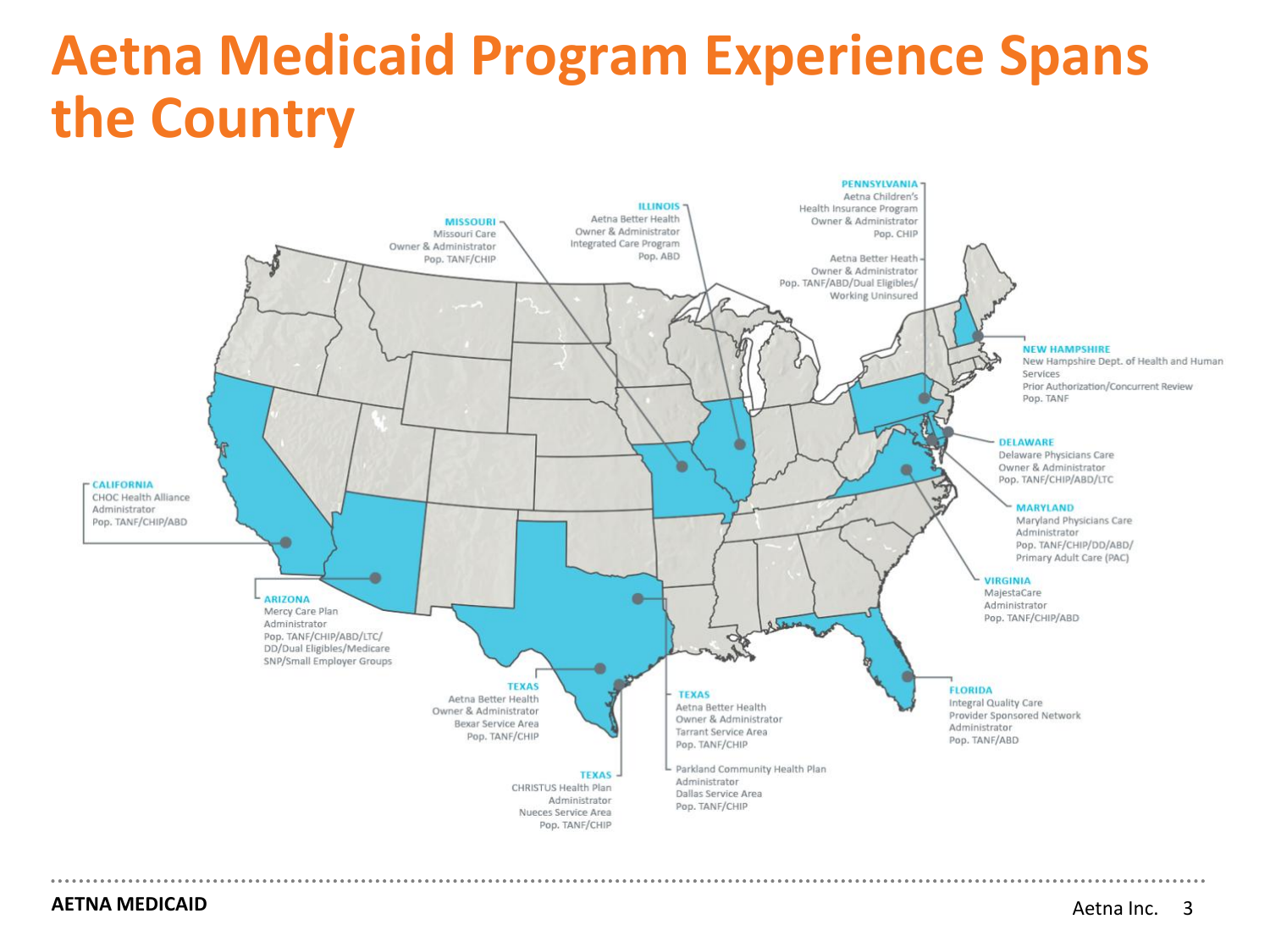# **Managed Care Serves Needy Populations while Saving States Money**

| <b>Population Served</b>                          | <b>Cost Savings</b> |
|---------------------------------------------------|---------------------|
| <b>Temporary Assistance for Needy</b><br>Families | 10-12 percent       |
| Aged, Blind and Disabled                          | 15-18 percent       |
| Long-Term Care                                    | 20 percent          |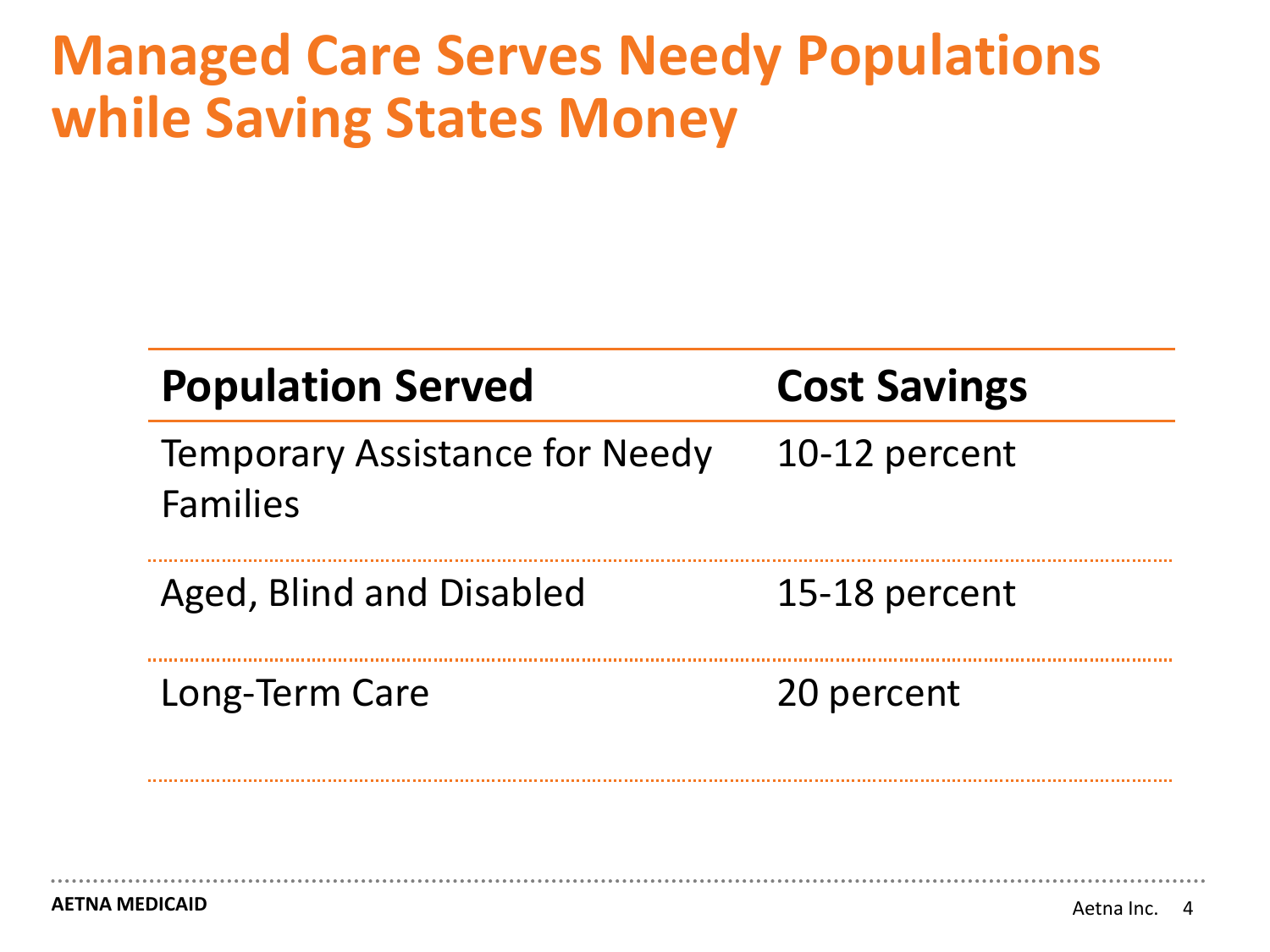We Have Experience Delivering Lower Costs and Better Outcomes for Dual Eligible Beneficiaries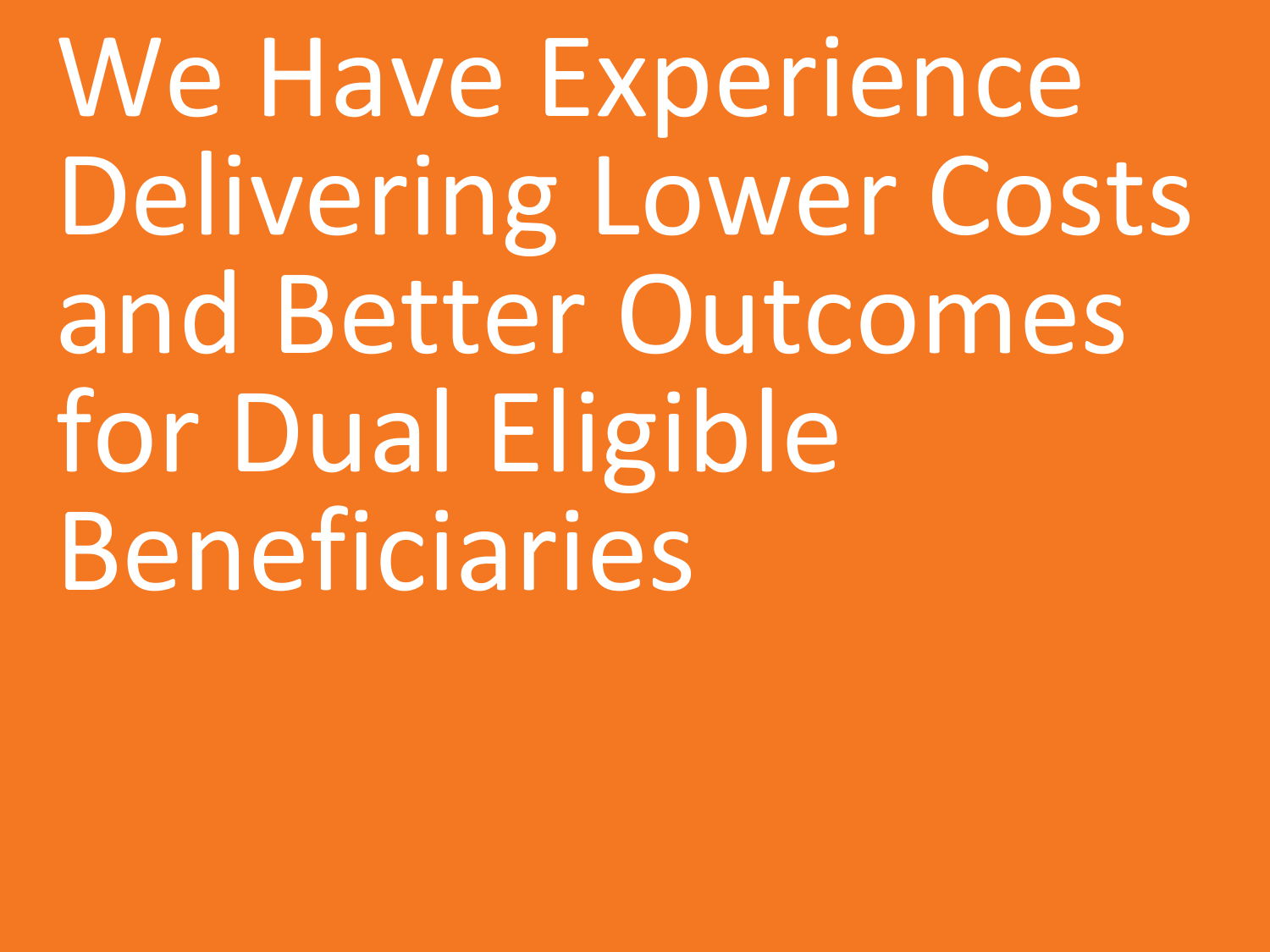# **We Know the Sickest Members Need Case Management the Most**



**AETNA MEDICAID** Aetna Inc. 6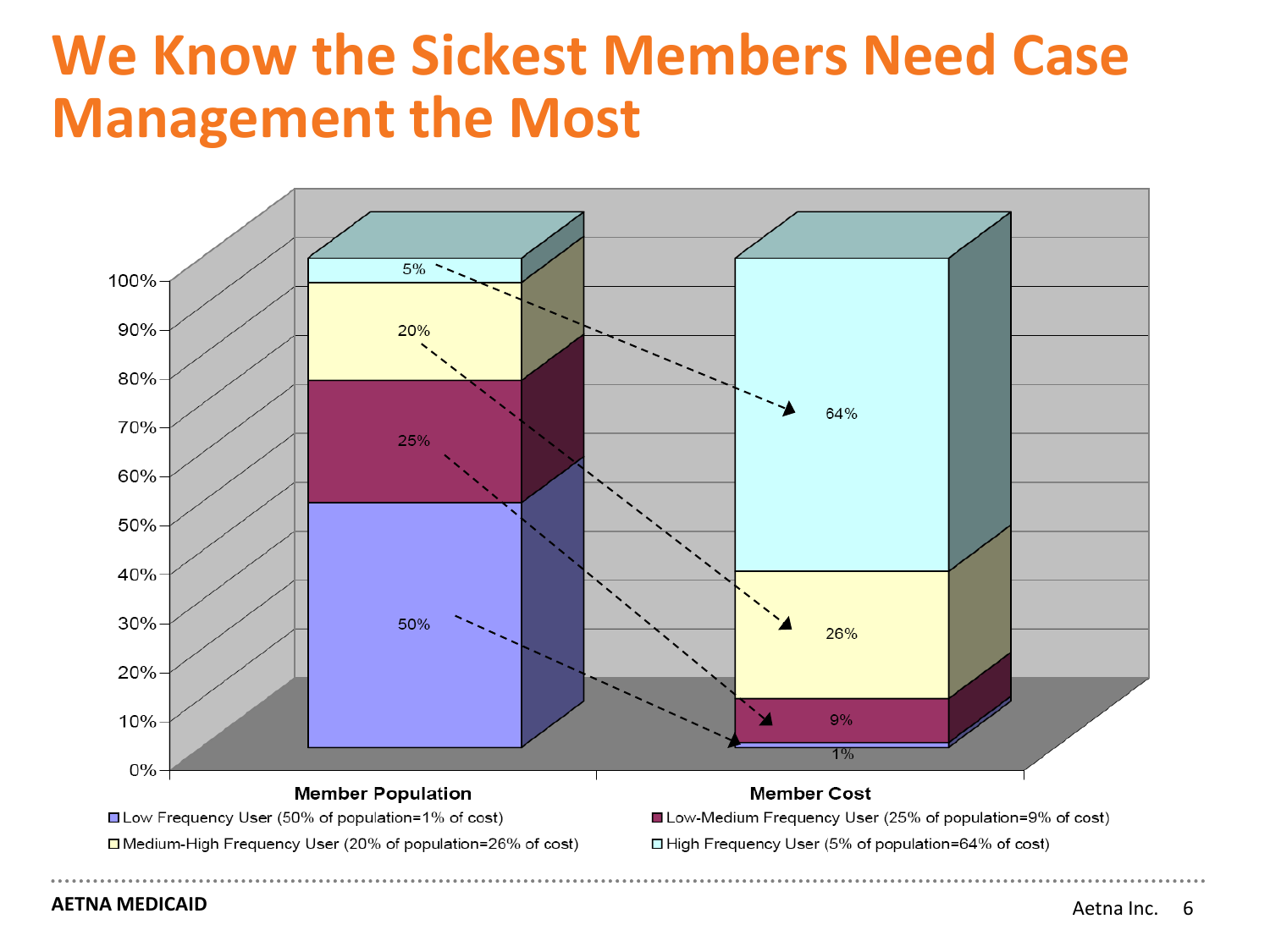# **We Also Recognize the Importance of Integrated Behavioral Health**



The top 5% of Aetna Medicaid members with at least one behavioral health condition account for 79% of our total health care costs.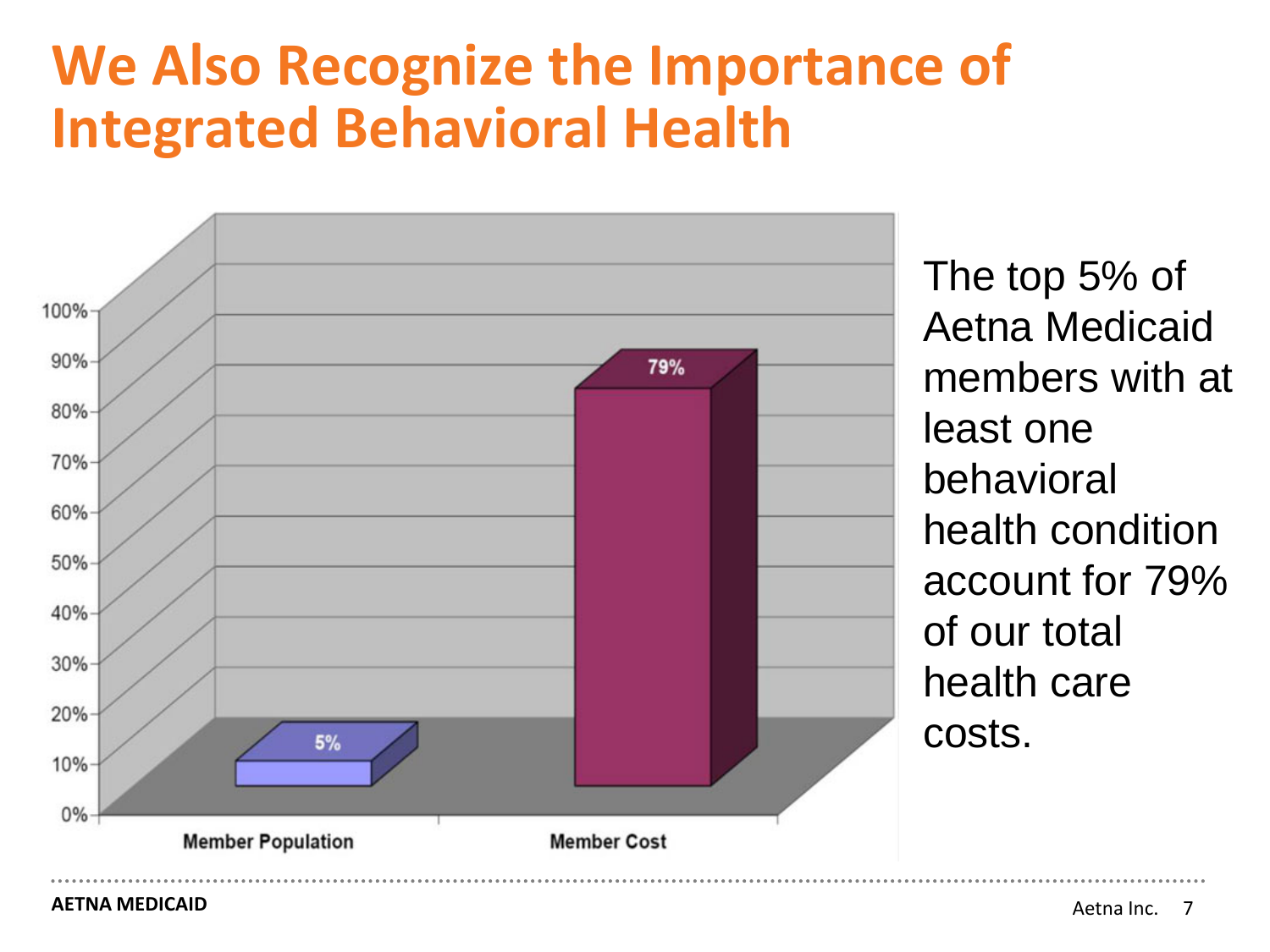#### **We Have Experience Managing Dual Eligible members in Multiple Medicaid Subpopulations**

#### **Mercy Care Advantage (MCA) Enrollment Breakdown**

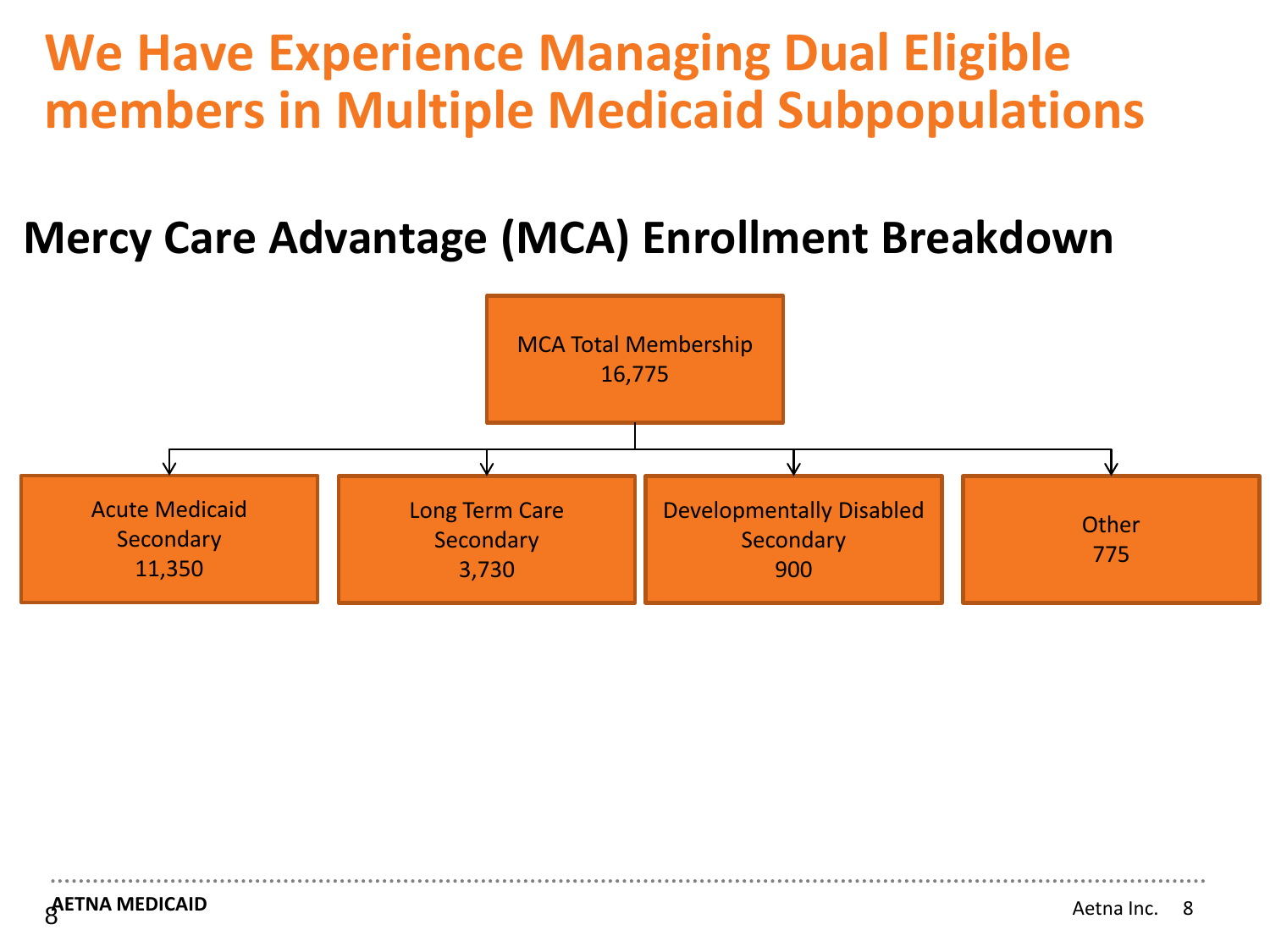How is it Possible to Deliver Lower Costs and Better Outcomes for Dual Eligibles?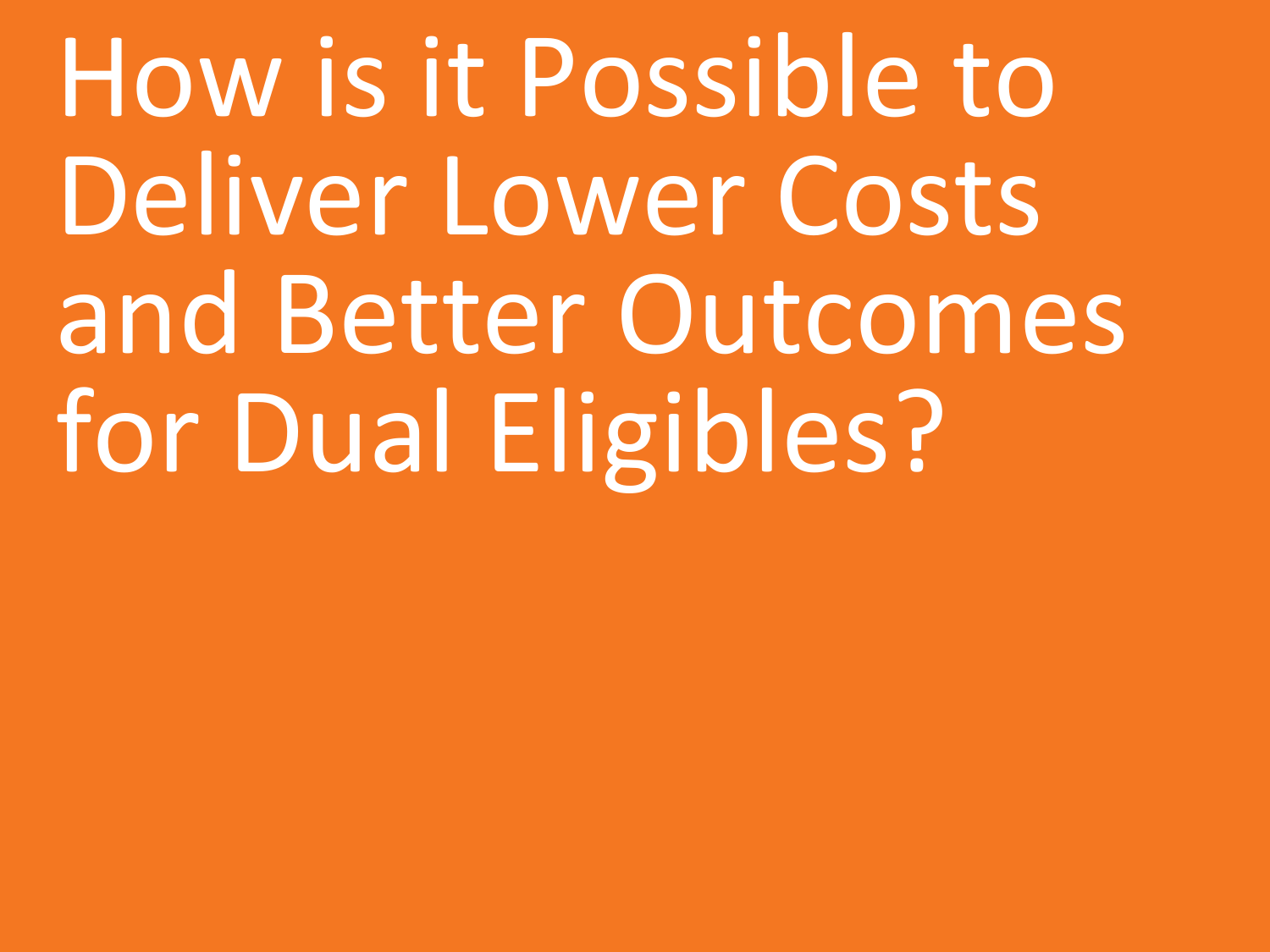# **We Simplify Medicare / Medicaid Beneficiaries' Experience with Health Care**

- Members are issued a single ID card for all services
- Members have access to a consolidated call center 24 hours a day, 7 days a week
- Members' benefits are automatically coordinated between Medicare and Medicaid
- We coordinate benefits with other payer sources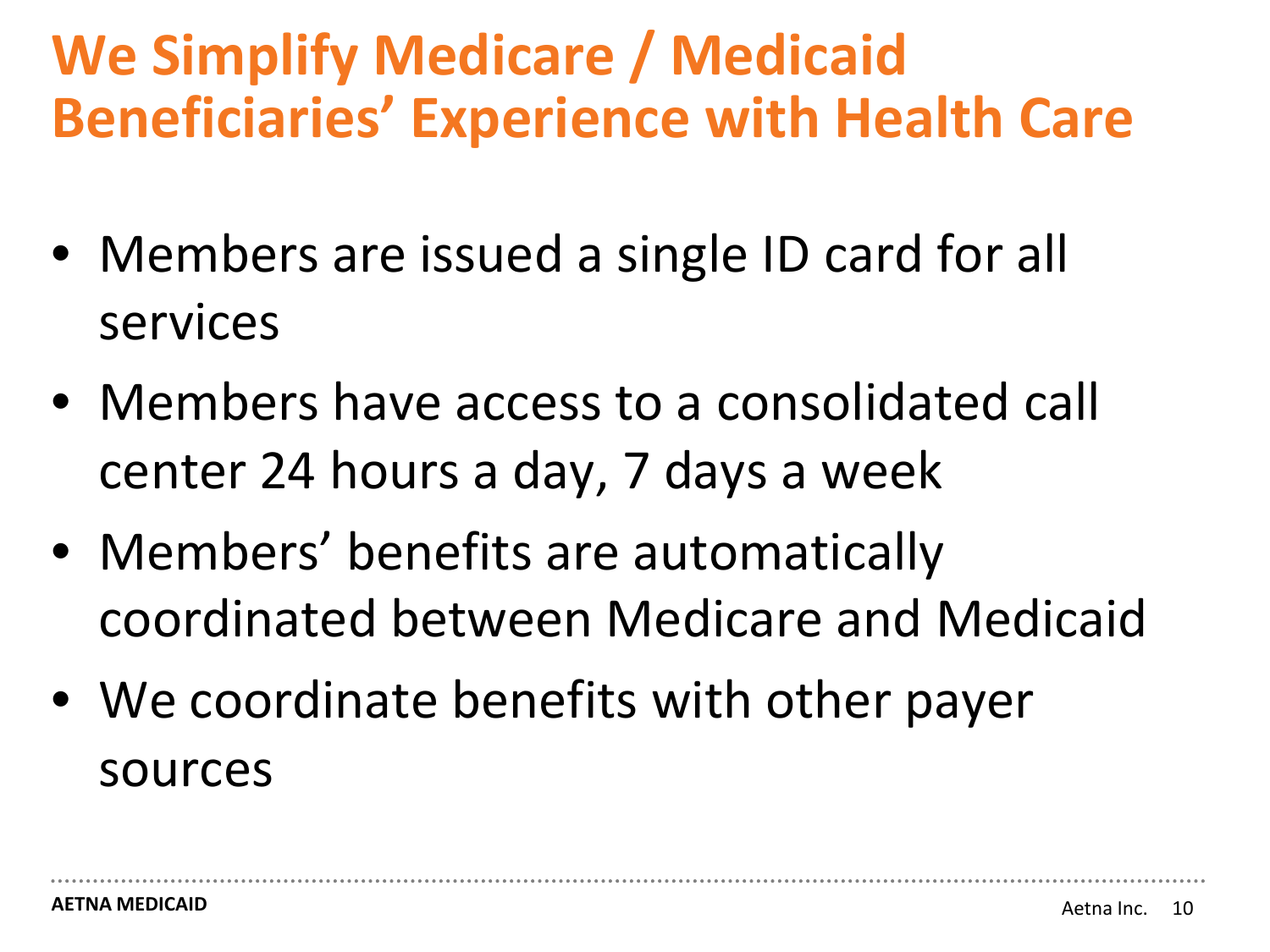# **We provide enhanced benefits not otherwise covered by Medicare**

- Dental
- Vision
- Hearing
- Wellness
	- Health Education, Smoking Cessation, Exercise
	- Van Go Active Steps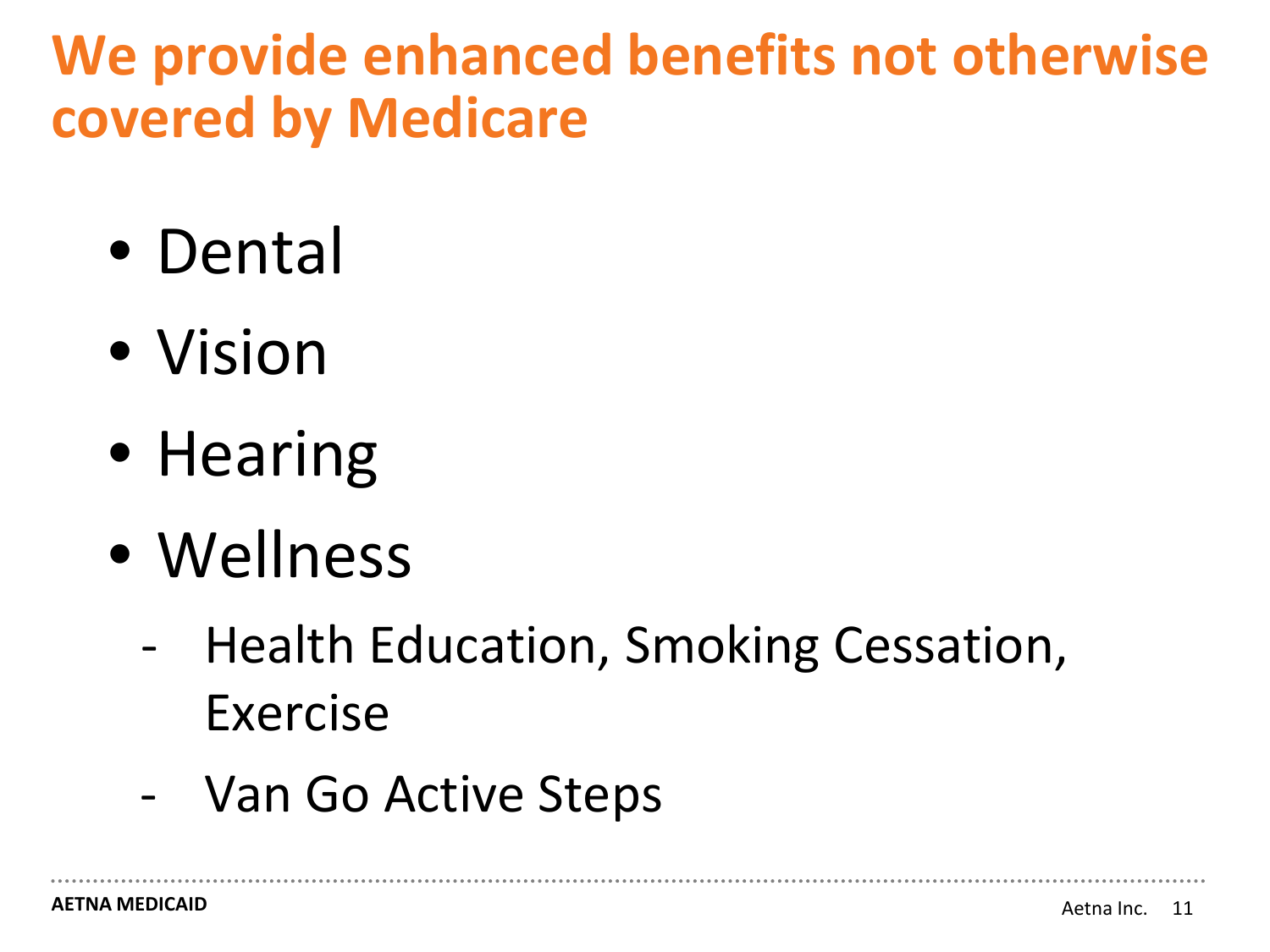# **We employ integrated processes to Coordinate Care for Duals**

- **Member Services, Case Management, Prior Authorization and Concurrent Review staff education on benefit coverage**
- **Process flows to allow simultaneous review of benefits and application of appropriate benefit and guideline**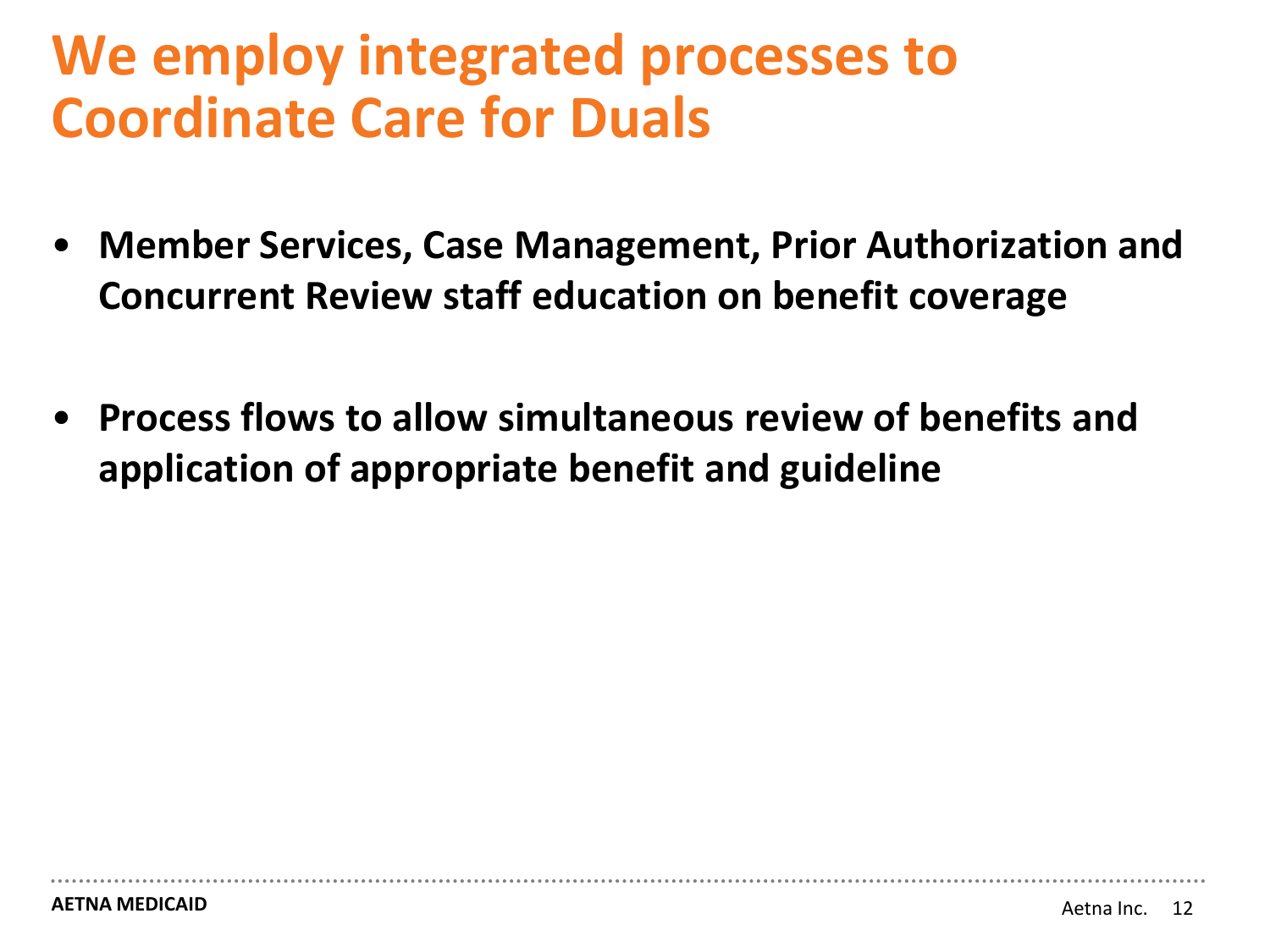**Our Care Management Model Drives Improved Access to Preventive Care and Targets Comprehensive Care Where It is Needed Most**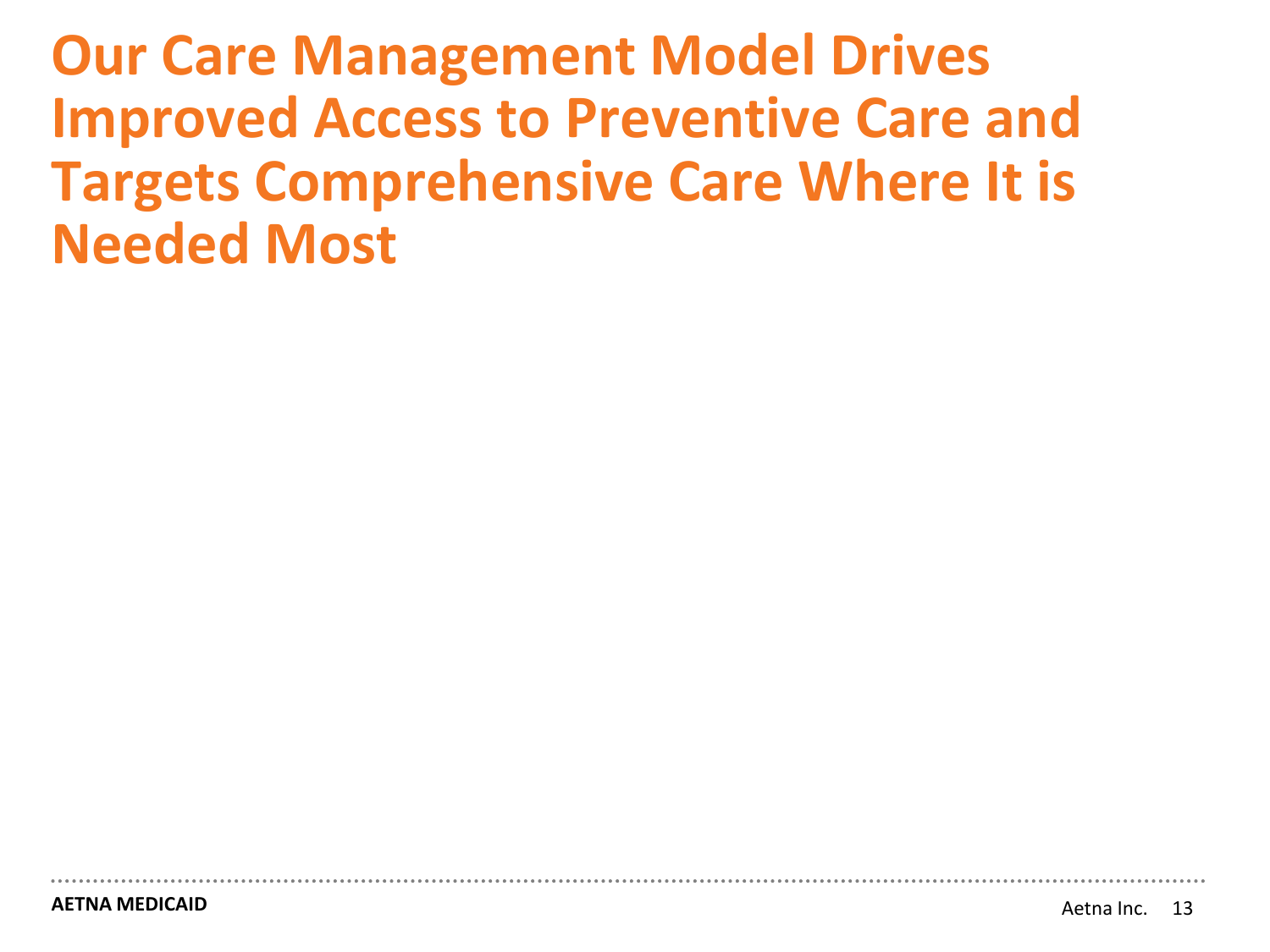# **We Have An Innovative Approach to Risk Assessment**

**Aetna's Consolidated Outreach and Risk Evaluation (CORE) tool identifies members who will benefit most from our Integrated Care Management program.**

**Using acute care, pharmacy and long-term claims, CORE identifies 3 types of member risk:**

#### **Predictive Modeling (PM**)

#### **Emergency Department (ED)**

#### **Inpatient Admission (IP)**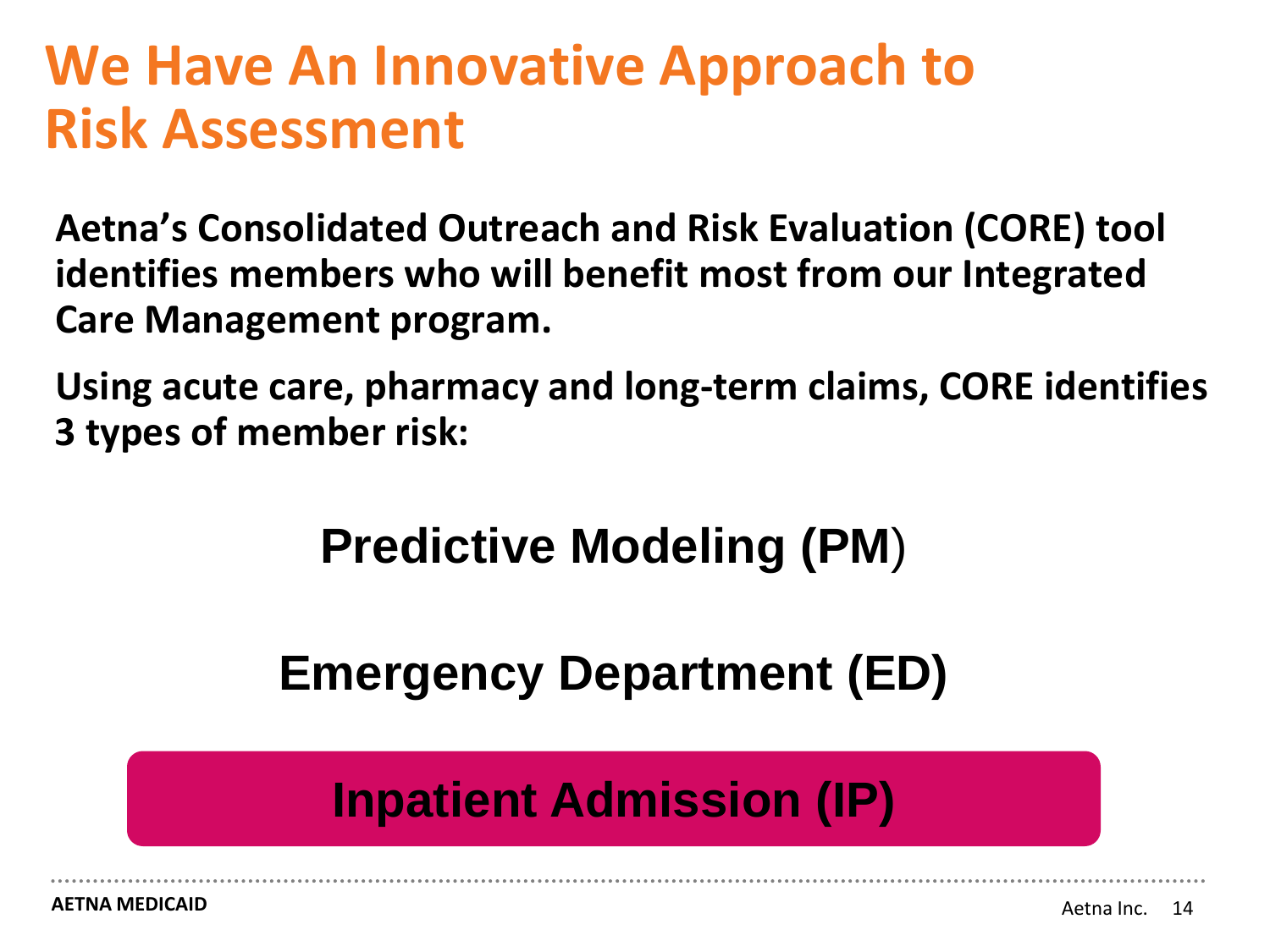# **We Have More than Two Decades of Experience with Long-Term Care**

### Member-Centered Approach

**Home & Community-Based Services (HCBS):**

- Consumer-directed care
- Full array of home & community-based support

#### **Support Services:**

- Home modifications
- Assistive equipment
- Durable medical equipment (DME)



#### **Institutional Care:**

- Custodial
- Specialty Care

#### **Assisted-Living Centers:**

- Adult-day care
- Congregate care homes/adult foster care
- Individual homes

#### **Dual Eligibles:**

- Acute services for non-duals
- Cost sharing for duals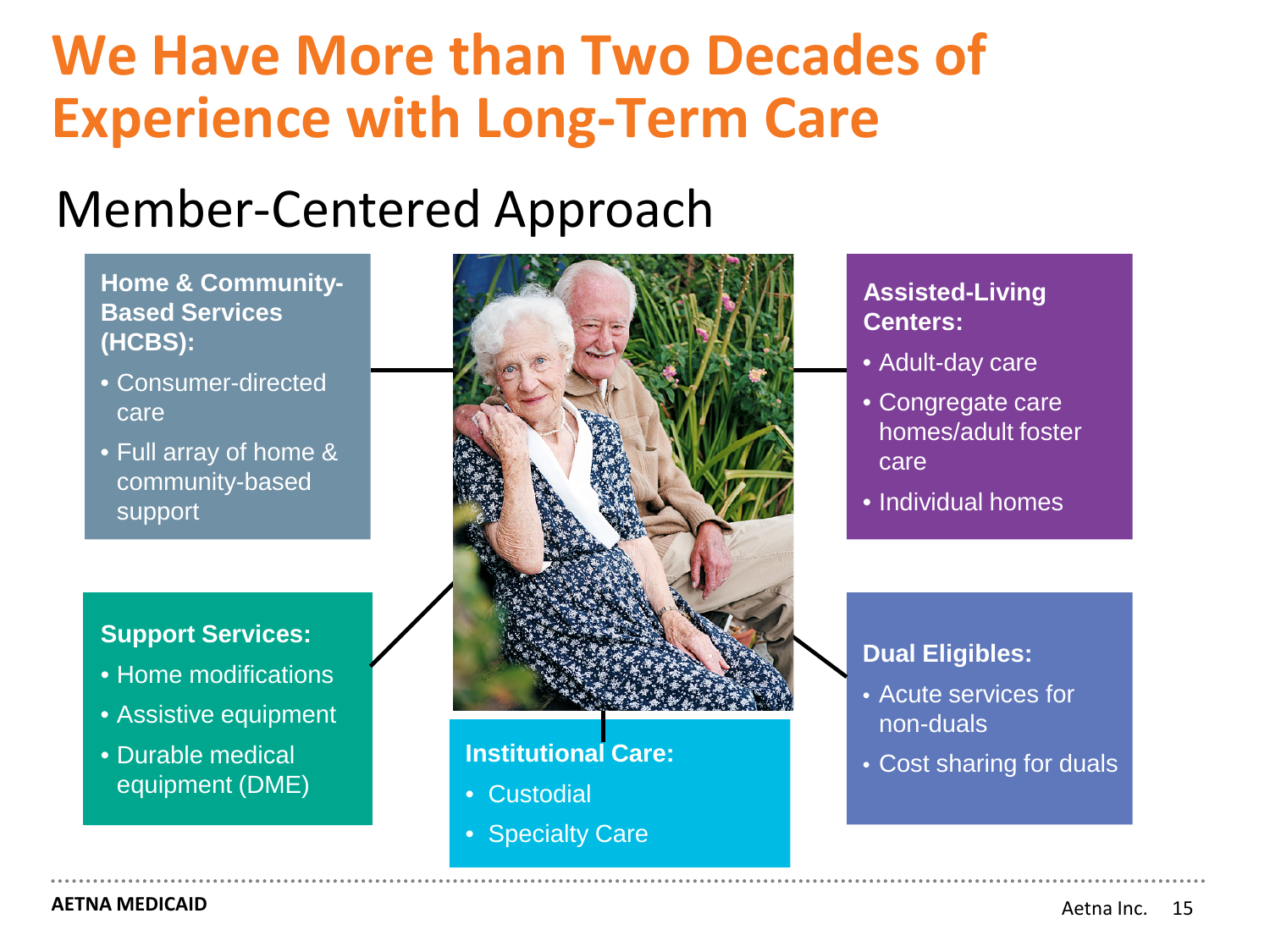# We Have A Demonstrated Track Record of Success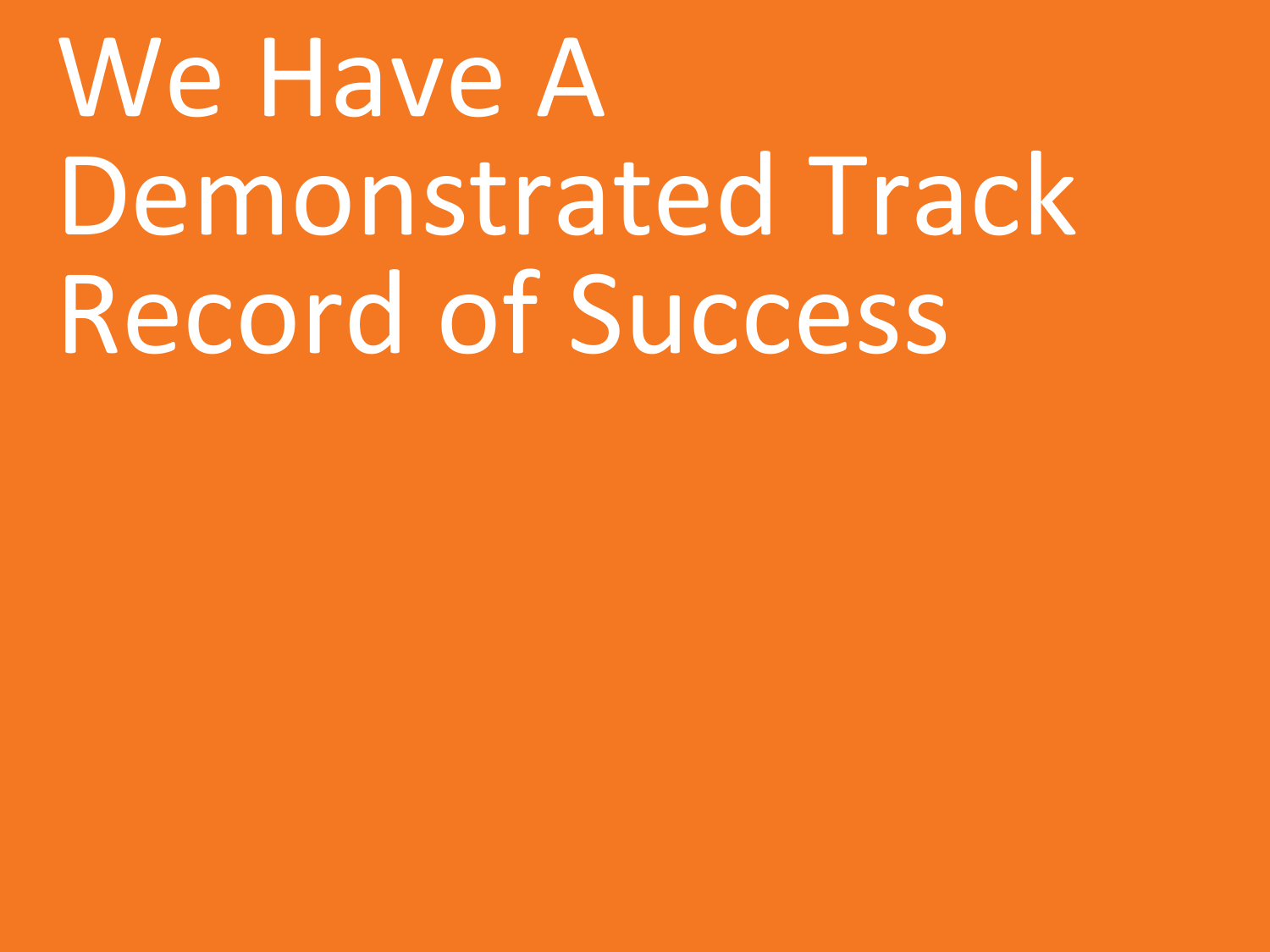# **Getting Results By Rebalancing Institutional and HCBS Services**

Aetna's Integrated Long-Term Care Model has been successful in the state of Arizona since 1989

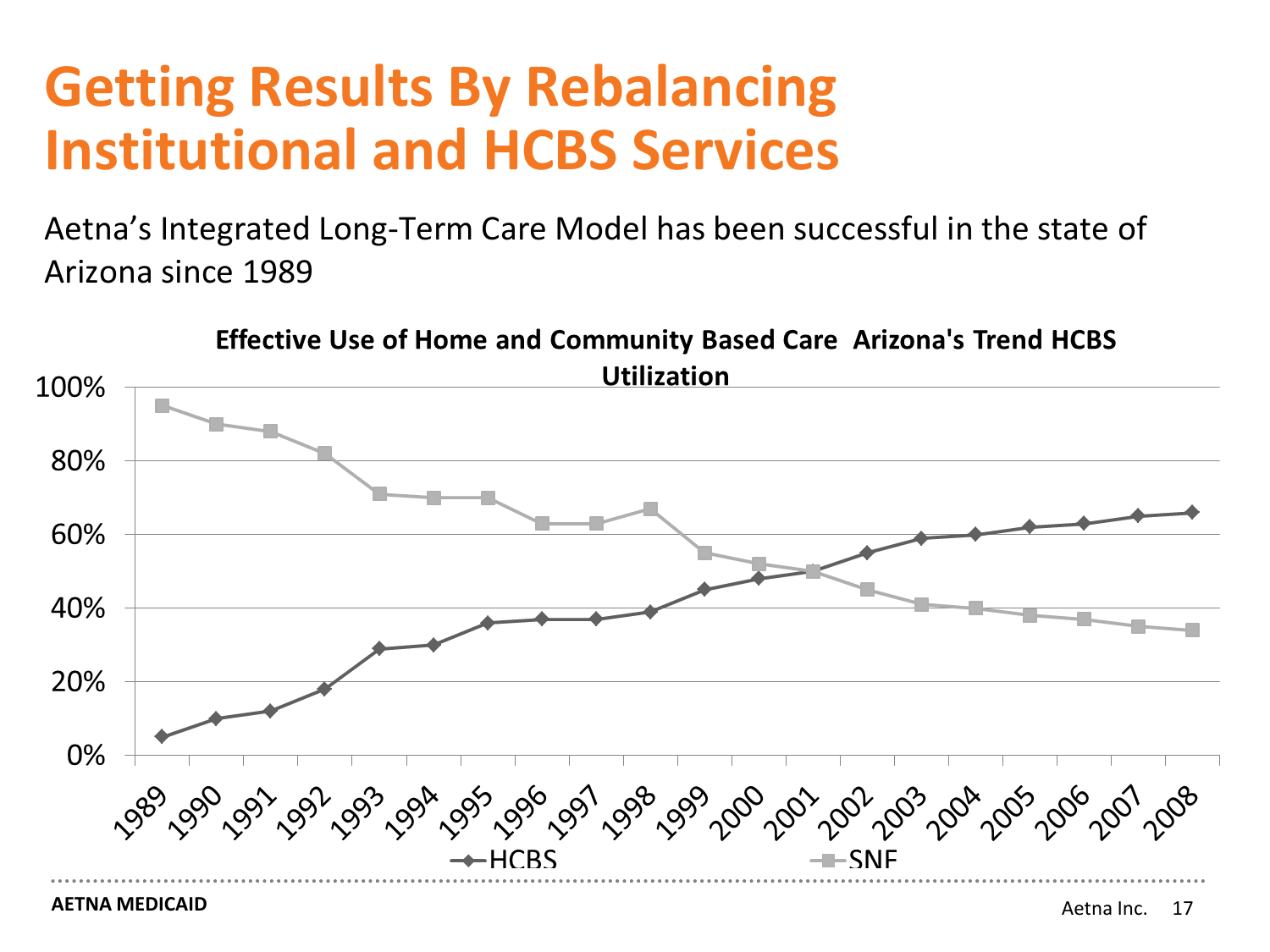#### **An Avalere study recently compared outcomes achieved by our MCA business compared to the broader set of Medicare / Medicaid dual eligibles**

**Outcomes: When compared to Medicare Fee for Service dual eligibles across the country, and adjusted to match the risk of the FFS dual eligibles, the total Mercy Care population had:**

- **43 percent fewer days spent in the hospital (per 1,000 months of beneficiary enrollment);**
- **31 percent fewer discharges (per 1,000 months of beneficiary enrollment);**
- **19 percent lower average length of stay;**
- **21 percent lower readmission rate;**
- **9 percent fewer ED visits (per 1,000 months of beneficiary enrollment); and**
- **3 percent higher proportion of members accessing preventive/ambulatory health services.**

**AETNA MEDICAID** Aetna Inc. 28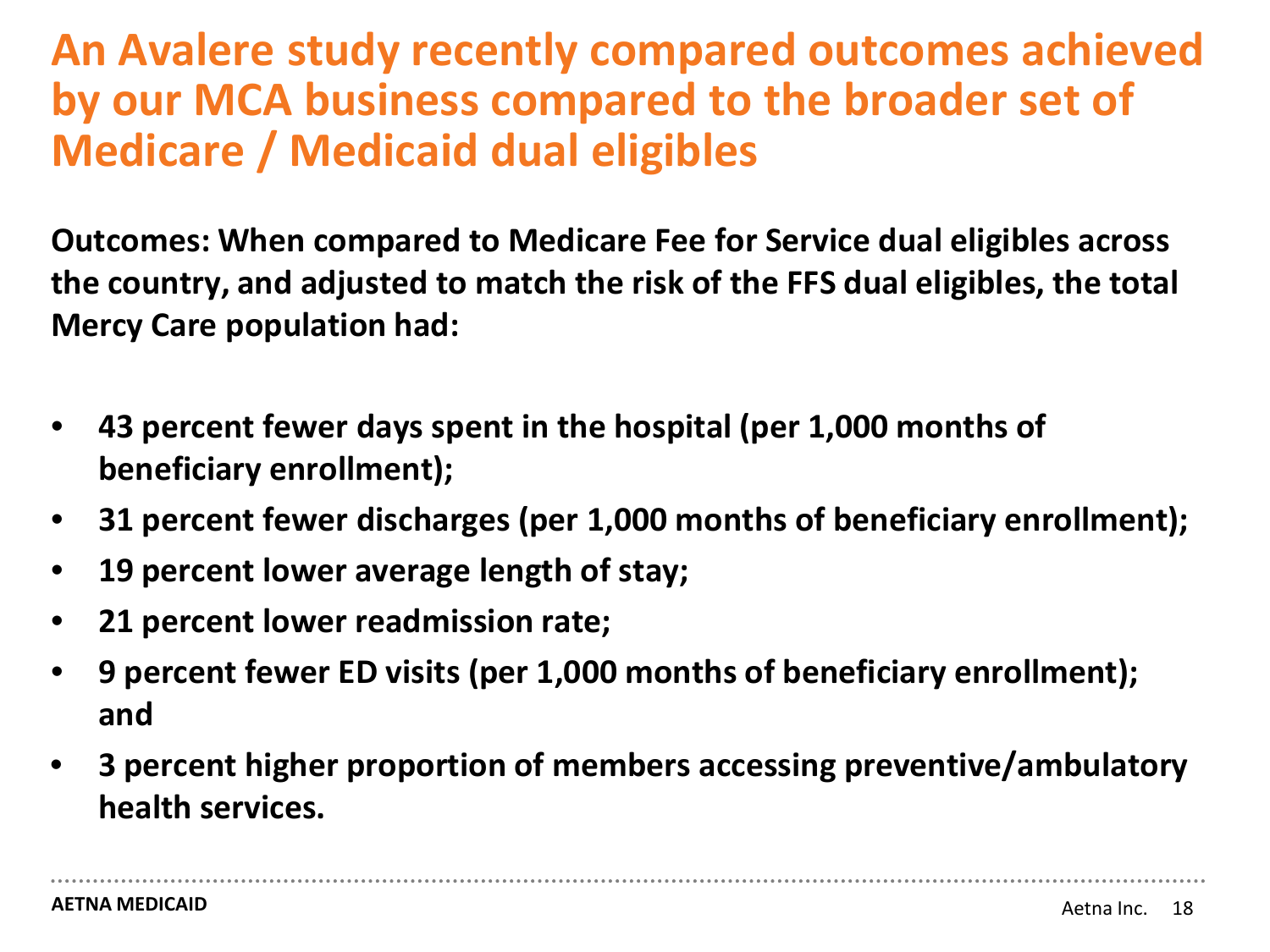### **Bringing it all together: Providing the right care**